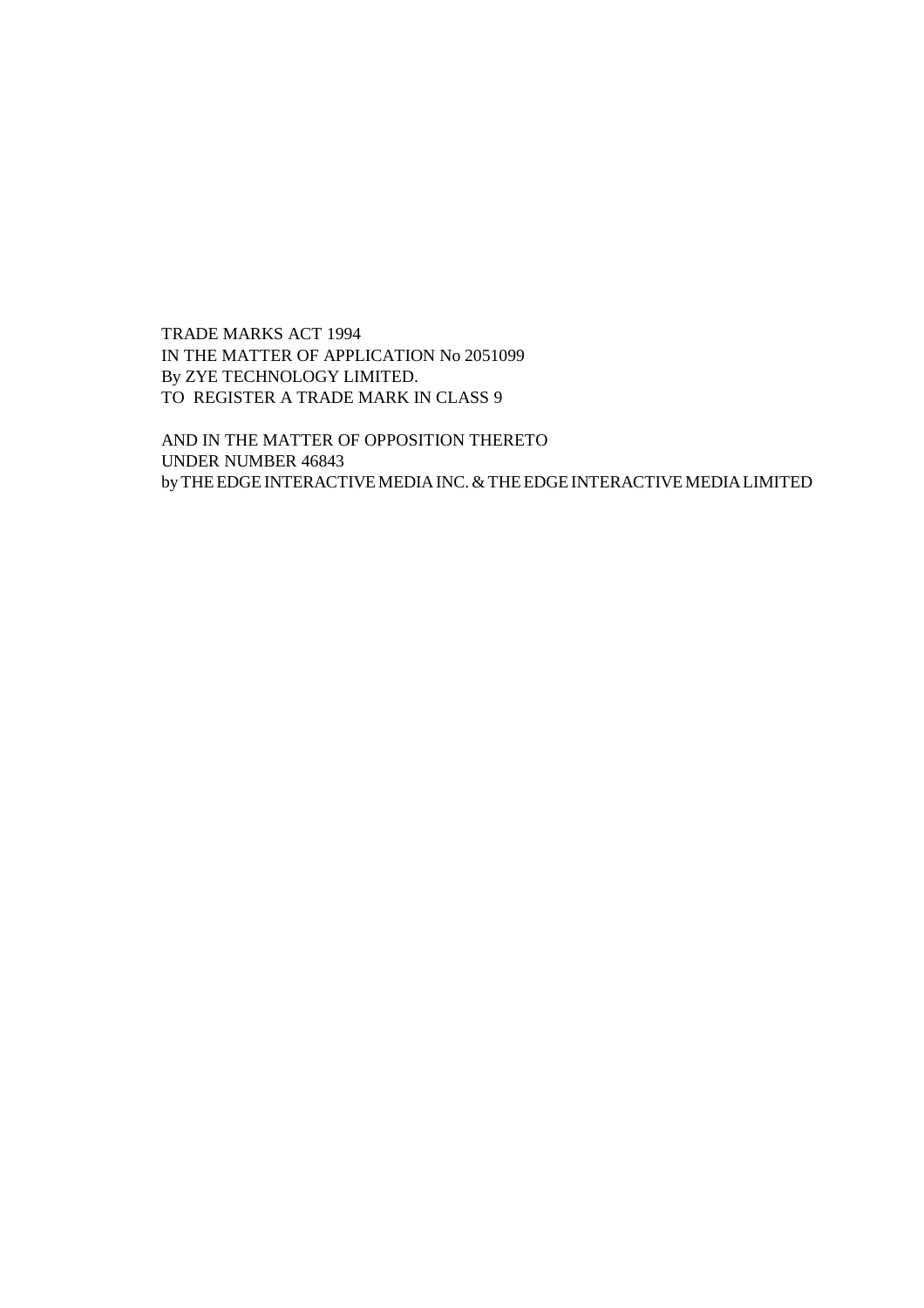## TRADE MARKS ACT 1994 IN THE MATTER OF APPLICATION No 2051099 By ZYE TECHNOLOGY LIMITED. TO REGISTER A TRADE MARK IN CLASS 9

5

## AND IN THE MATTER OF OPPOSITION THERETO UNDER NUMBER 46843 by THE EDGE INTERACTIVE MEDIA INC. & THE EDGE INTERACTIVE MEDIA LIMITED

## 10 BACKGROUND

On 13 January 1996, Zye Technology Limited applied under the Trade Marks Act 1994 for registration of the trade mark **DIGITAL EDGE** in respect of the following goods in Class 9:

15 "Keyboards, joy sticks, mice."

On the 19 May 1997 The Edge Interactive Media Inc. & The Edge Interactive Media Limited filed notice of opposition to the application. The grounds of opposition are in summary:

20 i) That the applicant's trade mark is likely to deceive or cause confusion.

ii)the trade mark applied for is not capable of distinguishing the applicant's goods from those of other parties.

- 25 iii) the trade mark in suit was represented differently in the original application than it was in the advertisement of said mark.
- iv) the specification of goods of the trade mark in suit was broadened substantially from the specification of goods as filed, and said specification was amended beyond the scope 30 permitted in the Trade Marks Act 1994.
	- v) At the time of filing the applicant was not the true owner of the trade mark in question.
- vi) The applicant was not using the mark as a trade mark at the time of application and had 35 no bona fide intention to so use the mark at the time which it was applied for.
	- vii) The trade mark in suit is similar to trade marks already on the register in class 9 and in related classes 41,42,28 & 16.
- 40 viii) The opponents are the registered proprietors of trade marks including but not limited to the marks EDGE and THE EDGE variously in Classes 29, 9 & 16 and these marks are similar to the trade mark in suit and for goods which are similar. This is highly likely to confuse the public as to the true source or sponsorship of the mark in suit.
- 45 ix) The opponents are the proprietors of an identical trade mark to the mark in suit and have extensive goodwill vested in its common law rights to said mark for similar or identical goods and services. Further the opponents have goodwill in other EDGE related trade marks, forming a group of such, for identical or similar goods to those for the mark in suit.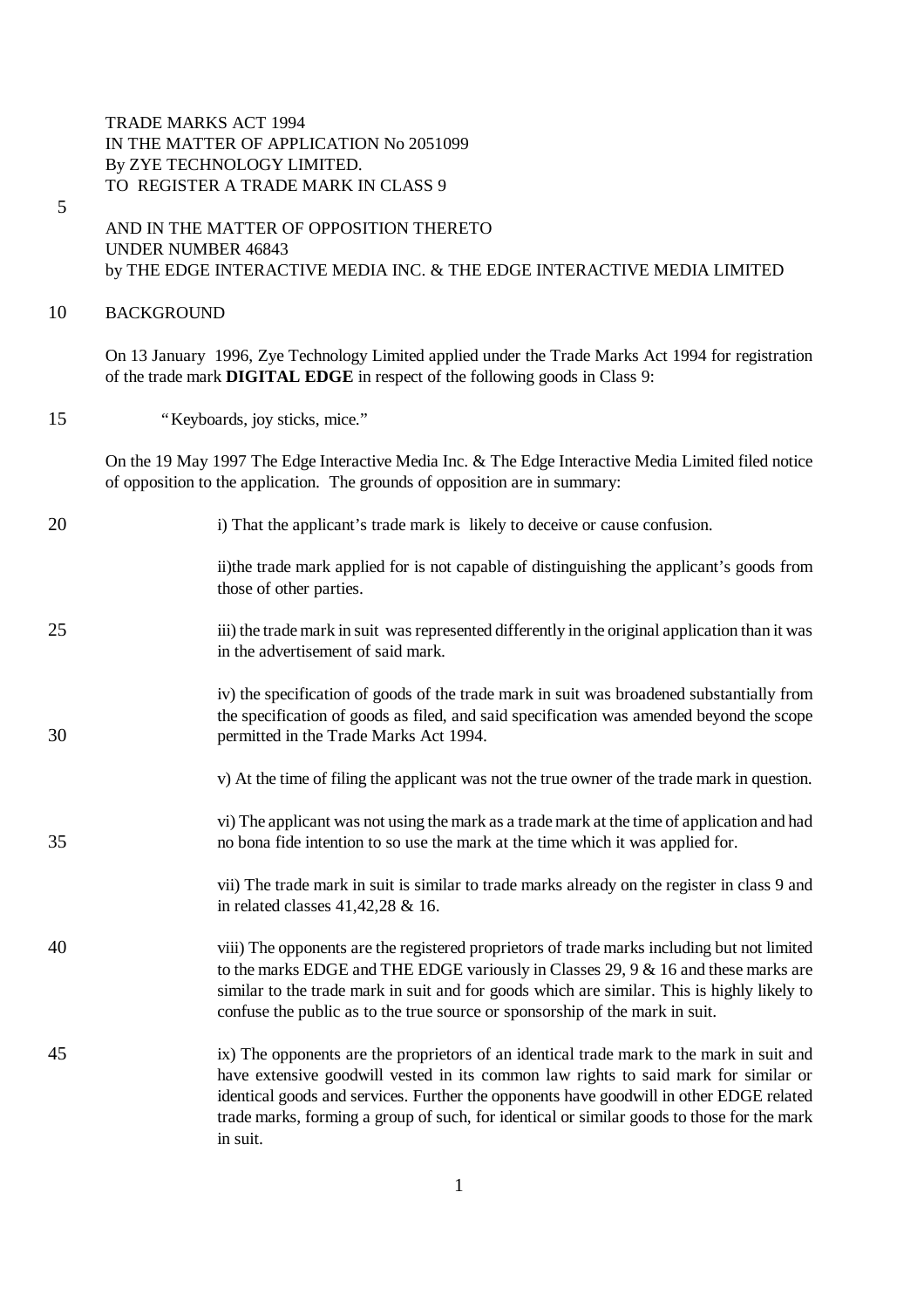x)There is no dilution on the UK Register of Trademarks in respect of marks similar to the mark in the present application and given the opponents' clear ownership of several above referenced related and similar trade marks, and given the opponents' common law rights in said identical and similar marks the application should be refused.

- The applicant subsequently filed a counterstatement denying all of the grounds of opposition, other than agreeing that the opponents are the registered proprietors of the trade marks as claimed. Both sides ask for an award of costs.
- 10 Both sides filed evidence in these proceedings and the matter came to be heard on 29 September 1999 when the applicant was represented by Mr R Wyand QC, instructed by the trade mark agents Chancery Trade Marks, whilst the opponents were not represented.

OPPONENTS' EVIDENCE

15

20

5

This takes the form of a statutory declaration, dated 19 December 1997, by Dr Tim Langdell the Chief Executive Officer of The Edge Interactive Media, Inc. (opposer one), and also the Managing Director of The Edge Interactive Media Ltd (opposer two). He states that he has hedl the position as CEO since 1990 and the position of Managing Director since 1983.

Dr Langdell explains that in 1980 he formed a company trading as Softek Software in the UK. In 1983 this company became incorporated as Softek International Ltd. In 1990 he formed an American corporation, The Edge Interactive Media Inc. which acquired the intellectual property rights from Softek.

25 Dr Langdell claims that:

"In or about September 1983 when my UK company became formally incorporated I was seeking a new trade mark to use in connection with our computer game, computer hardware and interactive entertainment products that would create an image of superlative product that would be associated 30 with high quality and state of the art technology. The marks I chose were EDGE, THE EDGE and DIGITAL EDGE. "

Exhibit TL1 is said to show early usage in trade in the UK of the three marks EDGE, THE EDGE and DIGITAL EDGE. The exhibit comprises of a sheet proclaiming "Get the DIGITAL EDGE! Visit us at 35 Booth 2100 for the last word in Joysticks, keyboards and disc drives. Softek Intl. Ltd ". However the sheet of paper is not dated and bears no mention of what show/ exhibition this relates to.

Dr Langdell also claims that:

40 "Such was the success of my UK company having commenced using the marks EDGE, DIGITAL EDGE and THE EDGE that I sought to protect my company's intellectual property rights by filing to register the core marks EDGE and THE EDGE. Opposer one (The Edge Interactive Media Inc.) owns the registered trade marks THE EDGE on the UK register 1228686 and 1228687 in Classes 9 and 28 for computer game software and related goods. The effective date of the two registrations 45 is October 1994. These registered marks were assigned to opposer one in 1992 and such assignment is a matter of public record".

At exhibit TL1 copies of the fronts of the application forms for these marks are provided.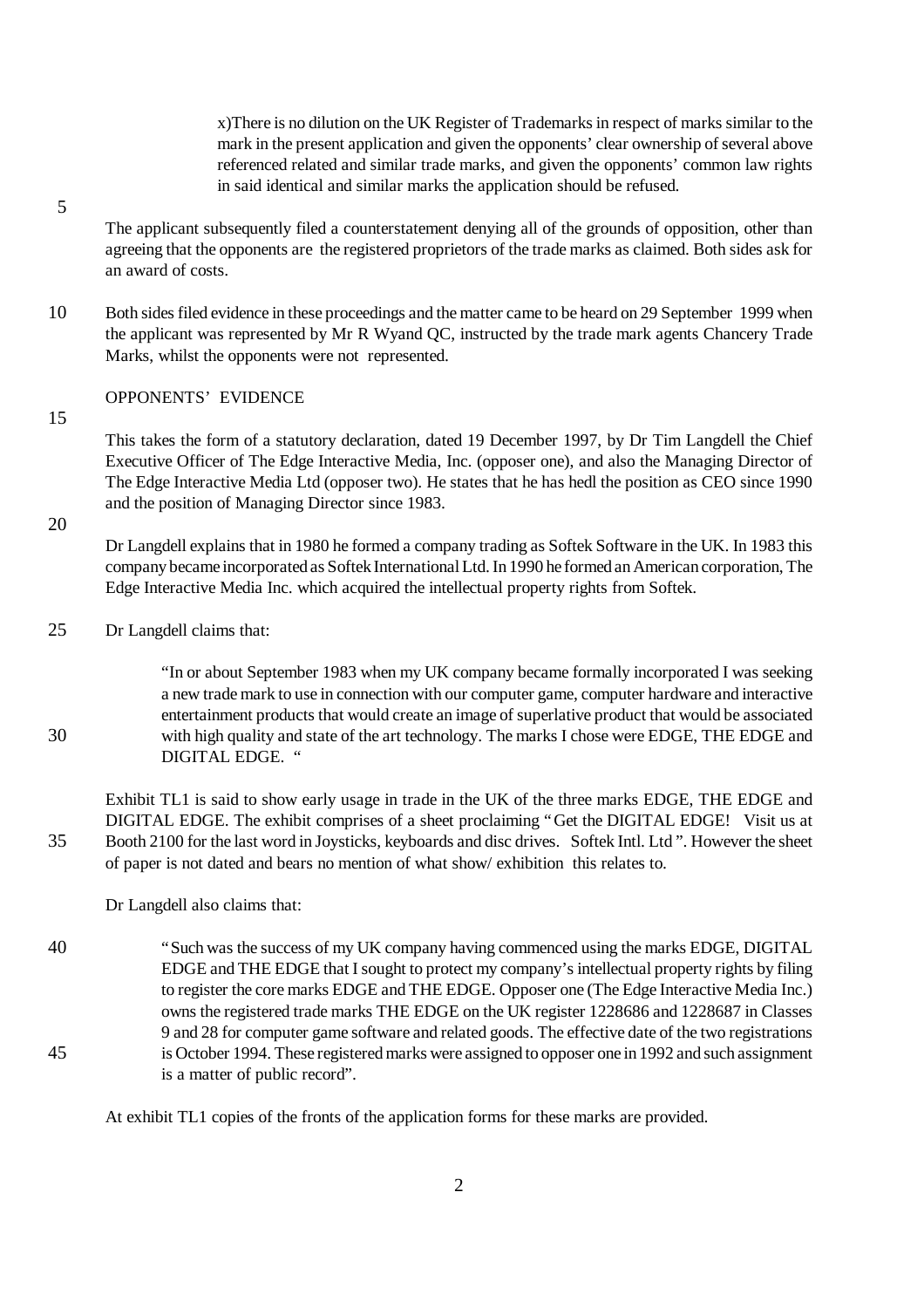Dr Langdell states that the mark EDGE was also registered. At exhibit TL1 are copies of certificates issued by the UK Trade Marks Registry for the mark EDGE under number 1562099, in relation to Class 16 (Printed matter, magazines,......... all related to computer games, video games, interactive media) dated 11 February 1994 and under number 1512713 in relation to Class 9 (Entertainment software, video games, 5 computer games and interactive video media) dated 20 March 1992.

Lastly Dr Langdell claims that:

"Since and including about 1985 opposer one or its affiliates such as opposer two, or its 10 predecessor in rights have made extensive use of the marks EDGE and DIGITAL EDGE for computer hardware, computer accessories, computer games and printed matter associated with computer games and computer hardware such as magazines. One of the UK's most successful magazines, called "EDGE" and published by Future Publishing Ltd; is published under permission and by arrangement with opposer one, with the mark EDGE being used for that magazine under 15 license from opposer one. This magazine deals with the review and advertising and so forth of just such goods as the Applicant seeks registration of the mark in question for. I am shown and recognise exhibit TL1 which contains examples of use made by opposer one or its affiliates or its predecessor in rights in the past more than one decade since first use by opposer was made of the marks DIGITAL EDGE and core mark EDGE."

There are also photocopies of what appear to be the front covers of computer games and magazines which show use of the trade mark EDGE and also use of THE EDGE, none of which are dated. There is a piece of paper with the words DIGITAL EDGE CAMPAIGN handwritten underneath the typed title of THE EDGE. There then follows the following table:

25

20

|     | <b>RESULTS</b>        |     |
|-----|-----------------------|-----|
|     | Total calls           | 255 |
| 11) | Unit transfer ordered | 374 |
| 111 | Displays built        | 221 |

30

There is no explanation given as to what this means and it is not dated. There then follows a list of seventeen shops which are said to have had window displays, what the display consisted of is not shown.

Also, in exhibit TL1 are copies of pages from the Home Computing Guide for 1987,which shows an 35 advertisement for THE EDGE, and features the company name EDGE as the publisher in a list of best games. Pages from a magazine called EDGE are also provided, dated March 1997 priced £3.50.There is also what appears to be a copy of the front cover of a magazine called THE CUTTING EDGE, which has a display until date of April 3, 1996 and a price in US and Canadian dollars. A letter, dated 26 January 1996, attached to this states that the publisher has an agreement with The Edge Interactive Media Inc. that 40 "all rights and goodwill arising out of our use of the (blurred word) THE CUTTING EDGE in our January 1996 magazine with that name inures to the benefit of EDGE."

Further, there is also what could be a magazine front cover with the title OVER THE EDGE, again with the price in US and Canadian dollars: which appears to be dated 1995. Two pages from the Internet are 45 provided which show an item labelled as 'EDGE 3D 3000' and also 'The Diamond EDGE' on offer for sale. The item is an "integrated 3D multimedia accelerator", and the pages are dated 5 October 1997.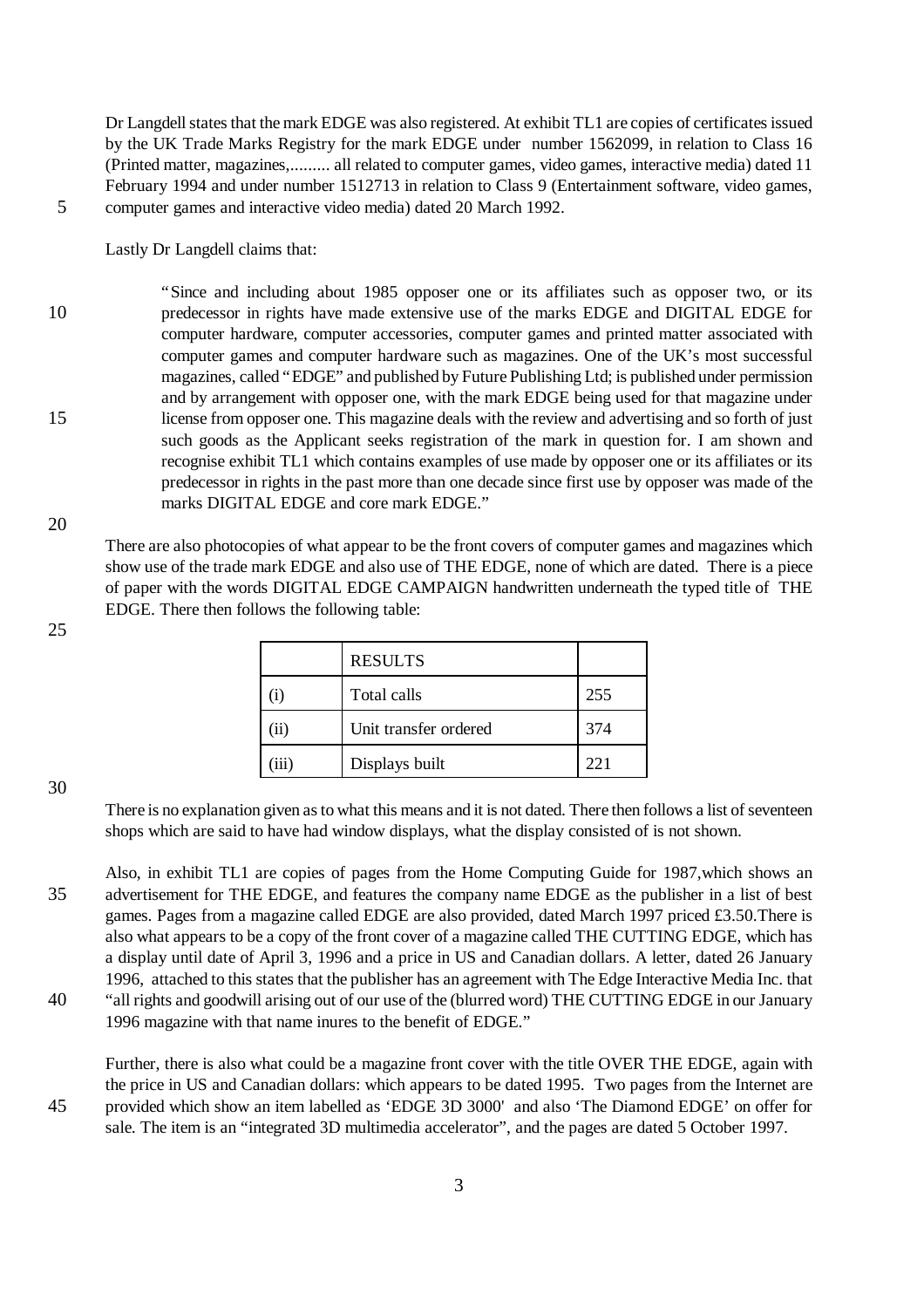Lastly in exhibit TL1 is an invoice dated August 28, 1991 to Commodore United Kingdom in Milton Keynes. The goods shown are termed "Digital Edge" Mouse (Amiga), 200 were supplied at a total cost of £3376.40.

5

## APPLICANT'S EVIDENCE

This consists of two statutory declarations. The first dated 26 May 1998, is by Mr Neil Warrington the Financial Controller of Zye Technology Ltd, a position he has held since February 1996. He states that the 10 name DIGITAL EDGE was first used by the applicant in September 1995 and has been used continuously since that time in relation to mice, keyboards and joy sticks. A specimen brochure is provided at exhibit NW1 and shows the words digital edge being used on the front cover as part of an advertisement for a DELTA V32 bis internal fax modem.

15 At exhibit NW2 is a table which shows sales volumes for all products sold by the applicant under the name and mark DIGITAL EDGE. The totals for the items are:

|    | Period           | Quantity | Value £   |  |
|----|------------------|----------|-----------|--|
| 20 | Sept - Dec. 1995 | 32,955   | 163,331   |  |
|    | Jan - Dec. 1996  | 139,535  | 944,993   |  |
|    | Jan - Dec. 1997  | 172,535  | 1,823,788 |  |
|    | Jan - Mar 1998   | 48,866   | 706,065   |  |

At exhibit NW3 is a copy of press releases and a media pack which it is claimed shows use of the mark in 25 suit in the UK. The press pack introduces the company and sets out two of the company's sub brands DIGITAL EDGE and AIRLABS. Under the mark DIGITAL EDGE the press release provides details of the PC steering wheels (F1 SIM and f1 SIM COMPACT) and gives numerous press cuttings praising the product. A number of the newspaper and magazine clippings refer to the DIGITAL EDGE F! SIM, and all the pages of the press handout and the other press releases all refer to DIGITAL EDGE.

30

Mr Warrington states that the DIGITAL EDGE products are on display in every Dixons store in the country and also in other shops such as Comet, and PC World.

Mr Warrington comments on the evidence filed by Dr Langdell claiming that the exhibits provided do not 35 prove the substantial usage claimed with only one invoice provided. The other items are he claims rather meaningless as it is not clear to what they refer, and does not provide evidence of use of the mark DIGITAL EDGE in the UK.

The second statutory declaration, dated 29 May 1998, is by Sally Ann Schupke a trade mark agent for 40 Chancery Trade Marks. Ms Schupke states that prior to filing the application on the behalf of the applicant she carried out a search of the Trade Marks Register for identical or similar marks. This search revealed no identical marks but did reveal a number of marks containing the words DIGITAL and EDGE which she claims co-exist. These are provided at exhibit SAS1. Whilst this exhibit shows a number of marks on the Register it is of little value here as no evidence of use of any of the marks has been provided.

45

Ms Schupke also provides at exhibit SAS3 an "in-use search of the opponent's registrations through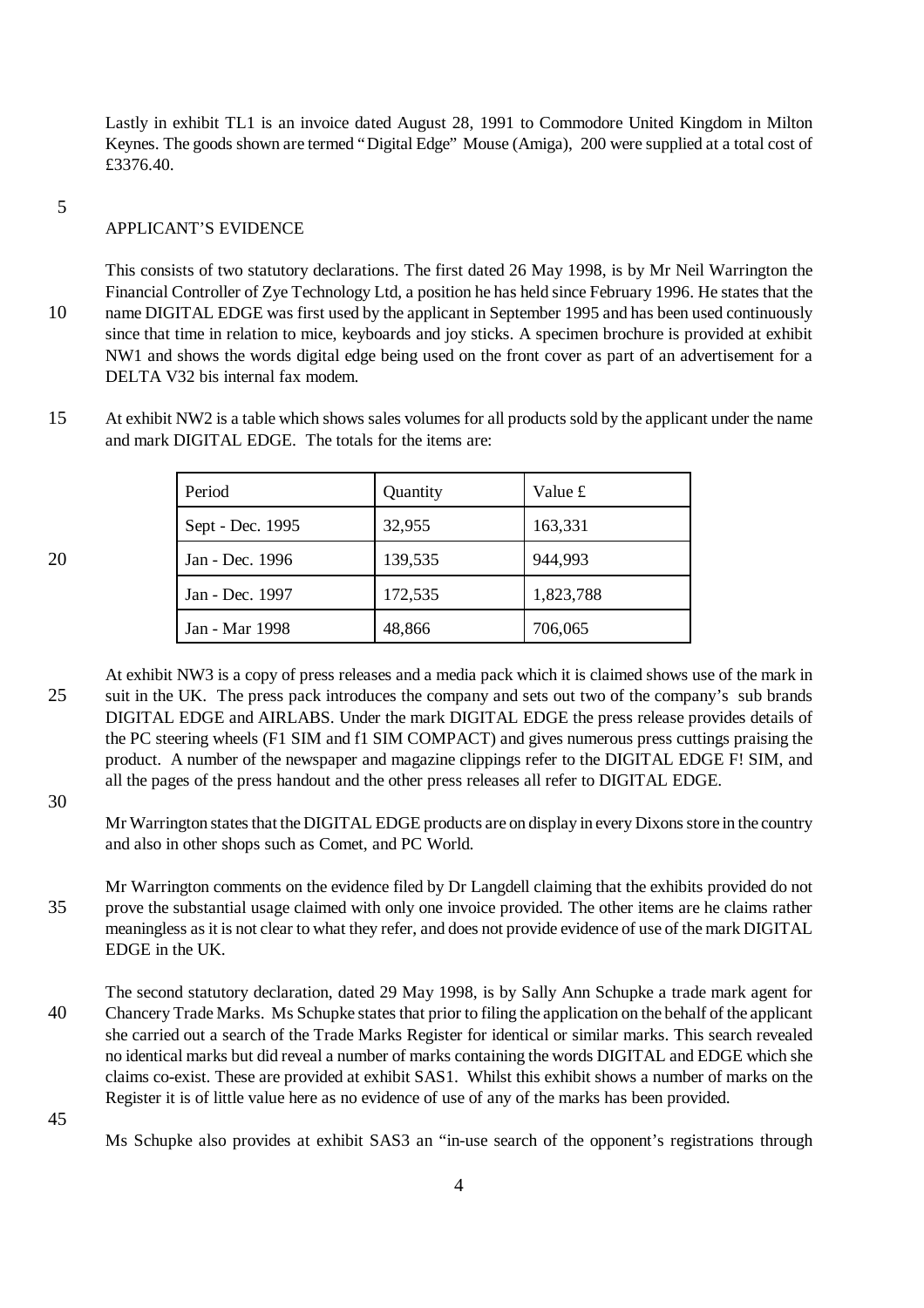Compu-Mark". This details attempts to gain information of the activities of the opponent in the UK. It claims that the UK company (The Edge Interactive Media Limited) is a dormant company, and that when contact was finally made with Dr Langdell he was "less than helpful and did not give us the information we requested, instead we were asked why we wanted the information. It does not seem to be the kind of response 5 we should receive from a trading company who wished to sell its products."

That concludes my review of the evidence. I now turn to the decision.

10 DECISION

Before the hearing commenced, a preliminary point had to be considered. The opponents had sent a facsimile dated 28 September 1999 requesting that the hearing be postponed. It was claimed that no notification of the hearing had been received and also that their evidence in reply was not included in the case.

15

I note that the Registry wrote to the opponents on 21 October 1998 informing them that their period to file evidence in reply had expired without any evidence having been received. A letter giving the date and location of the hearing was sent to both parties on 29 April 1999. A further letter confirming this information was sent to both parties on 30 May 1999 and a final letter complete with the relevant papers 20 for the case was sent to both parties on 18 August 1999.

I do not accept that all four letters failed to be delivered. As three letters were sent to the opponents informing them of the date of the hearing, and two letters informing the opponents that evidence in reply had not been received (albeit one letter dated 18/8/99 gave both sets of information), I consider that the 25 opponents have been more than adequately informed of events in this case. I therefore declined to postpone the hearing and will determine the issues on the evidence submitted and the applicant's submissions.

The grounds of opposition were somewhat confusing as the opponents claimed that the mark in the original application was different to that advertised and that the specification had been broadened from that first 30 filed. In fact the mark applied for was presented in block capitals and the specification applied for has not altered. No evidence had been filed regarding these grounds, nor was there evidence regarding other grounds. I therefore dismiss grounds ii - vi as shown in the grounds of opposition earlier in the decision.

The remaining grounds of opposition (i, vii, viii, ix & x) appear to relate to Sections 5(2), 5(3) & 5(4) of 35 the 1994 Act.

The first ground of opposition is under Section 5 (2) which states:

- *"5.(2) A trade mark shall not be registered if because*  40
	- *(a) it is identical with an earlier trade mark and is to be registered for goods or services similar to those for which the earlier trade mark is protected, or*
	- *(b) it is similar to an earlier trade mark and is to be registered for goods or services identical* 45 *with or similar to those for which the earlier mark is protected,*

*there exists a likelihood of confusion on the part of the public, which includes the likelihood of association with the earlier trade mark."*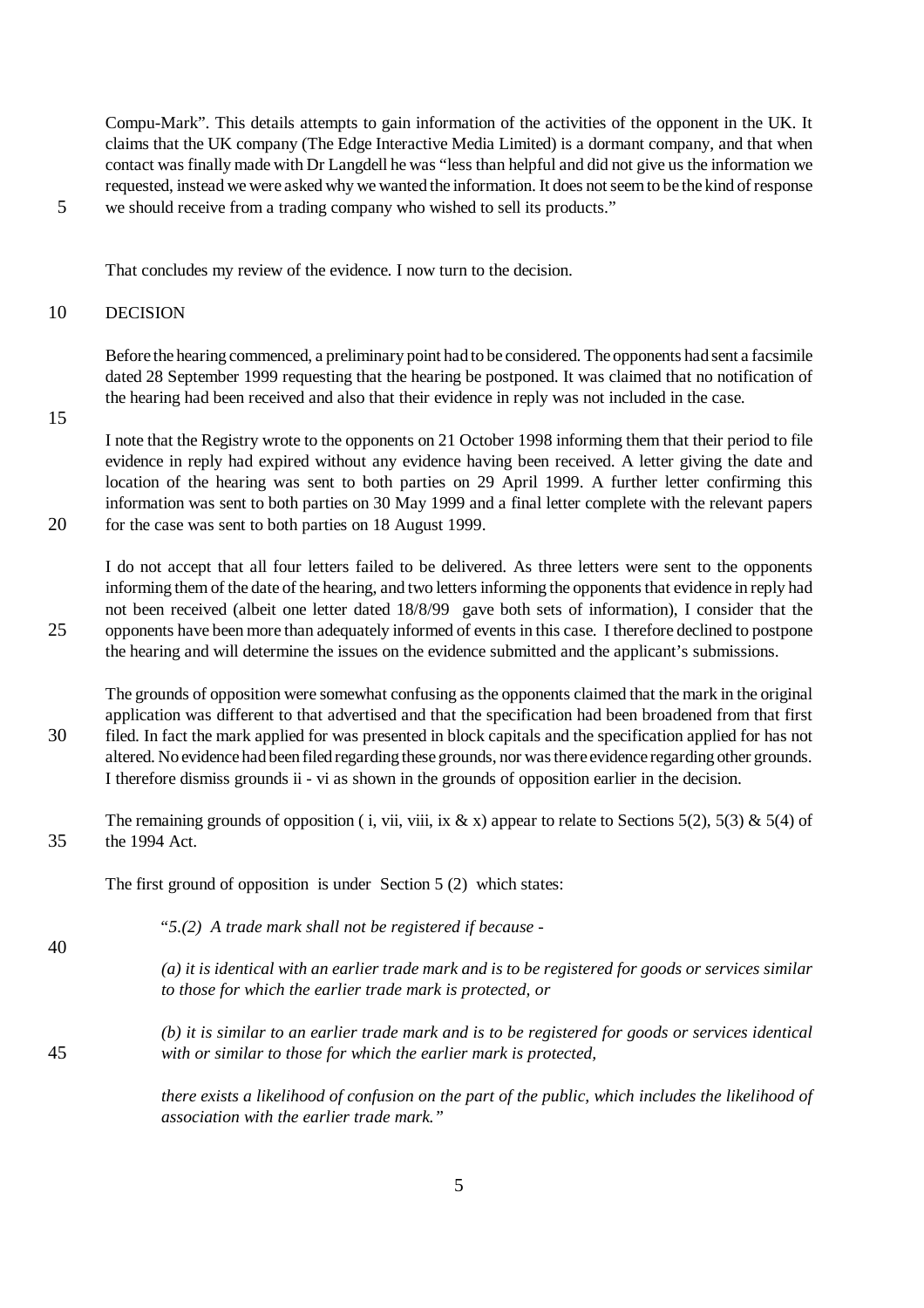An earlier right is defined in Section  $6(1)(a)$  which states:

*"6.-(1).....*

5 *(a) a registered trade mark, international trade mark (UK) or Community trade mark which has a date of application for registration earlier than that of the trade mark in question, taking account (where appropriate) of the priorities claimed in respect of the trade marks."*

The respective trade marks are as follows:

10

| <b>Applicant's Mark</b> | <b>Opponents' Marks</b> |
|-------------------------|-------------------------|
|                         | <b>EDGE</b><br>1)       |
| <b>DIGITAL EDGE</b>     | 2)                      |
|                         |                         |
|                         |                         |
|                         |                         |

15

The application in suit is for "Keyboards, joy sticks, mice".

The opponents' mark EDGE is registered for:

20 "Printed matter, magazines, newspapers, periodicals, stationery, posters, Packaging materials, booklets, instructional or teaching materials, all relating to computer games, video games, interactive media, interactive television, interactive video, hand-held games and to related devices and goods, all pertaining to entertainment and education; all included in Class 16."

25 and

"Entertainment software; video games, computer games, and interactive video media; all included in Class 9."

30 Whilst their other mark THE EDGE (stylised) is registered for;

"Computer software; video game software; video software; all included in Class 9."

35

and

"Toys and playthings; computer games and video games; hand held electronic video games; all included in Class 28."

In deciding whether the two marks are similar I rely on the decision of the Court of Justice of the European 40 Communities (ECJ) in the Sabel BV v Puma AG, Rudolf Dassler Sport case [1998] RPC 199. In that case the court stated that:

*"Article 4(1)(b) of the directive does not apply where there is no likelihood of confusion on the*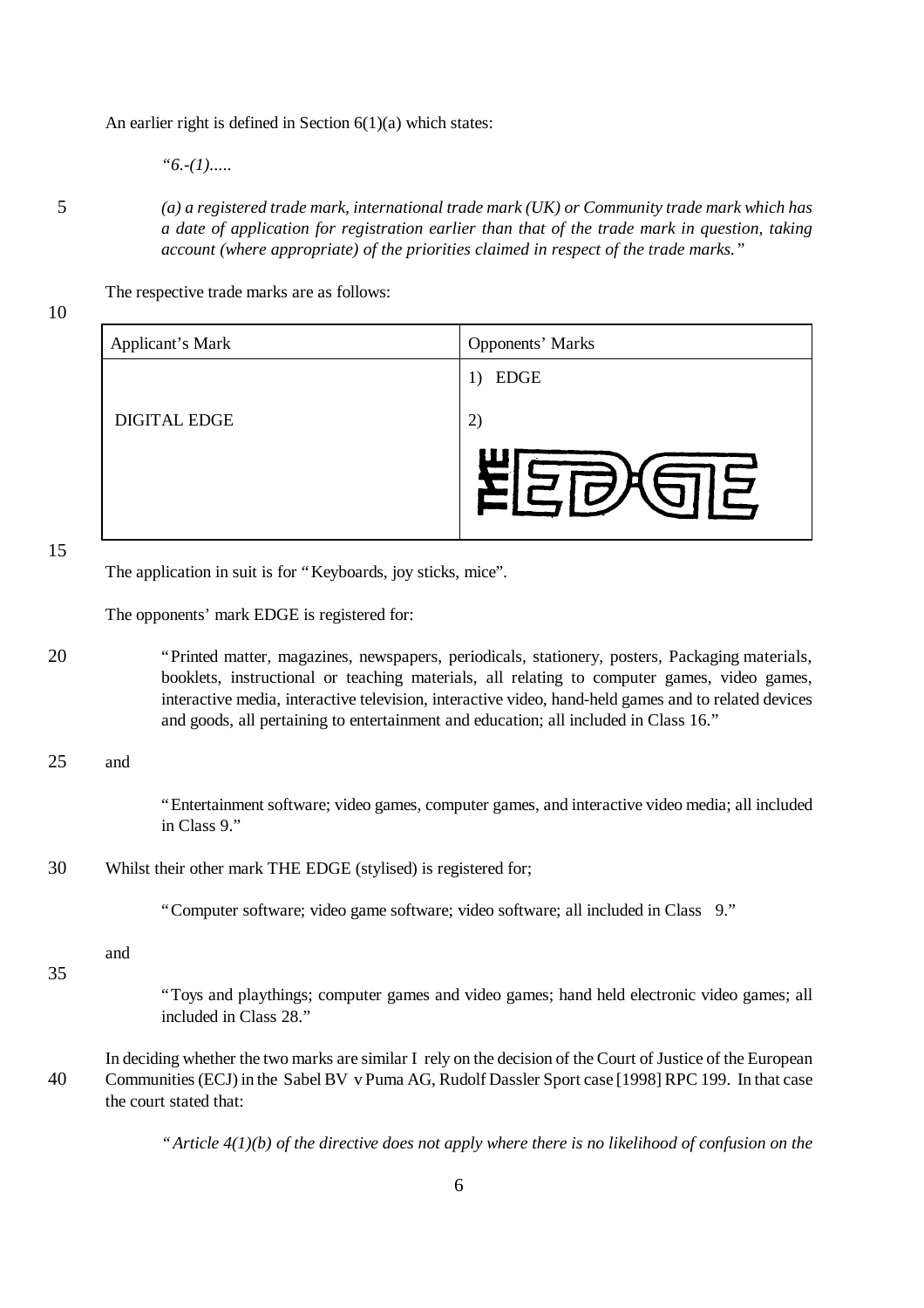*part of the public. In that respect, it is clear from the tenth recital in the preamble to the Directive that the appreciation of the likelihood of confusion 'depends on numerous elements and, in particular, on the recognition of the trade mark on the market, of the association which can be made with the used or registered sign, of the degree of similarity between the trade mark and the* 5 *sign and between the goods or services identified'. The likelihood of confusion must therefore be appreciated globally, taking into account all factors relevant to the circumstances of the case.*

*Global appreciation of the visual, aural or conceptual similarity of the marks in question, must be based on the overall impression given by the marks, bearing in mind, in particular, their* 10 *distinctive and dominant components. The wording of Article 4(1)(b) of the Directive - "there exists a likelihood of confusion on the part of the public" - shows that the perception of the marks in the mind of the average consumer of the type of goods or services in question plays a decisive role in the global appreciation of the likelihood of confusion. The average consumer normally perceives a mark as a whole and does not proceed to analyse its various details.*

15

*In that perspective, the more distinctive the earlier mark, the greater will be the likelihood of confusion. It is therefore not impossible that the conceptual similarity resulting from the fact that two marks use images with analogous semantic content may give rise to a likelihood of confusion where the earlier mark has a particularly distinctive character, either per se or because of the* 20 *reputation it enjoys with the public*."

I also have regard to the approach adopted by the European Court of Justice in Canon Kabushiki Kaisha v. Metro-Goldwyn-Mayer Inc. (case C-39/97) (ETMR 1999 P.1) which also dealt with the interpretation of Article  $4(1)(b)$  of the Directive. The Court in considering the relationship between the 25 nature of the trade mark and the similarity of the goods stated:

*"A global assessment of the likelihood of confusion implies some interdependence between the relevant factors, and in particular a similarity between the trade marks and between these goods or services. Accordingly, a lesser degree of similarity between these goods or services* 30 *may be offset by a greater degree of similarity between the marks, and vice versa. The interdependence of these factors is expressly mentioned in the tenth recital of the preamble to the directive, which states that it is indispensable to give an interpretation of the concept of similarity in relation to the likelihood of confusion, the appreciation of which depends, in particular, on the recognition of the trade mark on the market and the degree of similarity* 35 *between the mark and the sign and between the goods or services identified."*

Although the opponent has two marks registered, the mark THE EDGE is stylised and is less similar to DIGITAL EDGE than the opponents' other mark EDGE (solus). I will therefore compare DIGITAL EDGE to EDGE.

40

Visually the marks differ only in that the applicant's mark has the word DIGITAL. However, the word DIGITAL is wholly descriptive for computing goods and would be seen as such by most people. It is therefore not an effective distinguishing feature. Thus, even though it is the first word, and it is accepted that the beginnings of marks are the most important, in this case the first word of the applicant's mark will 45 not distinguish it from the opponent's mark.

Phonetically the marks have an identical word in EDGE, and the applicant's mark has an additional word.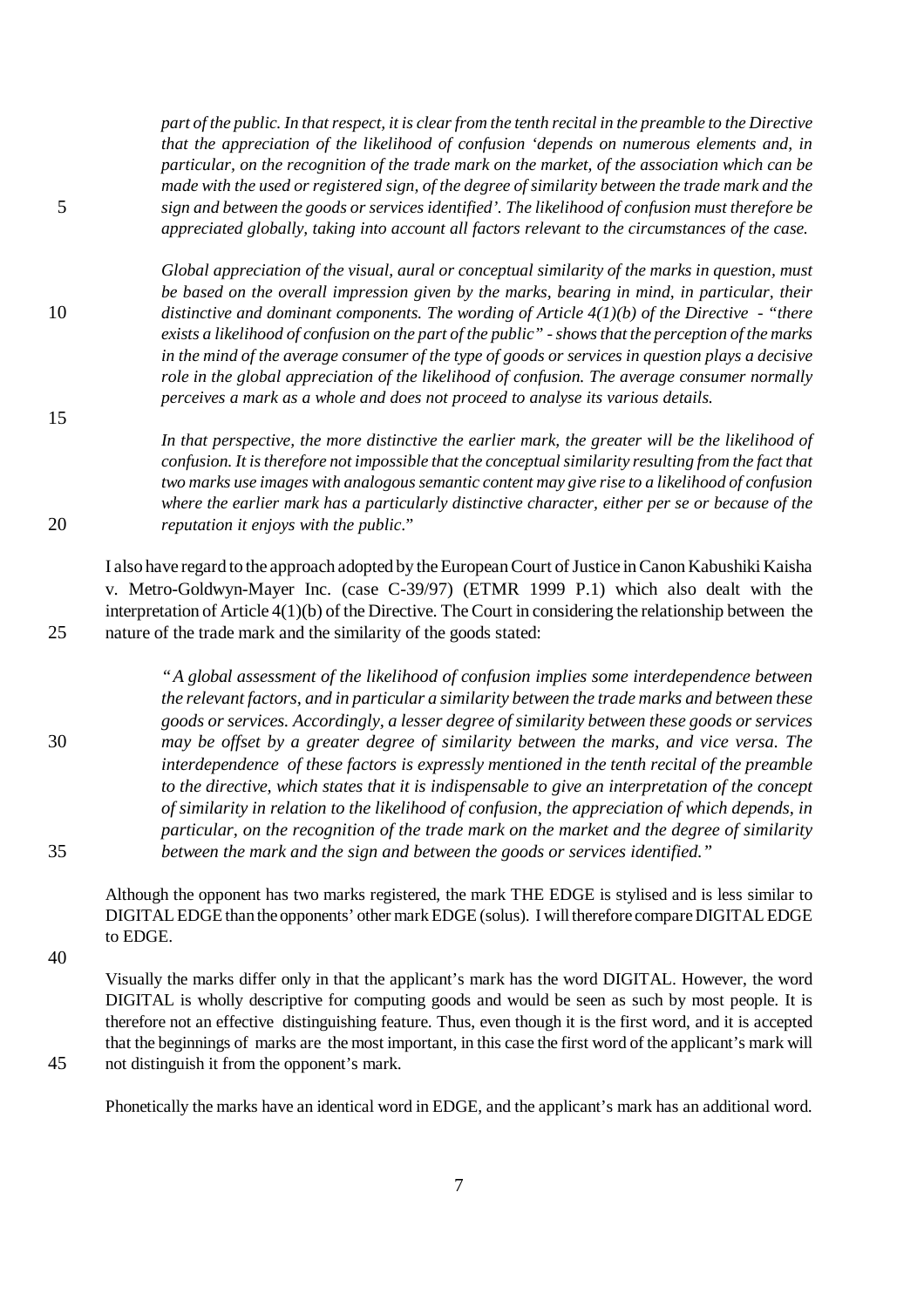Conceptually, both marks hint at the same idea. Given the nature of the products it is understandable that companies wish to imbue their products with the concept of being at the forefront of technology, at the leading or cutting edge of developments. There is the implied message that the product is technically superior. However, that is not a distinctive concept because it alludes to a characteristic of the goods.

I must also take into consideration a comparison of the goods covered by the application in suit and those of the earlier registration. For general guidance on the matter of the comparison of goods I consider the guidance set out by Jacob J. in the British Sugar Plc v James Robertson & Sons [ "TREAT" 1996 RPC 281]. In that case the court stated that:

10

5

| "The following factors must be relevant in considering whether there is or is not similarity: |  |  |  |  |
|-----------------------------------------------------------------------------------------------|--|--|--|--|
|                                                                                               |  |  |  |  |

- a) The respective uses of the respective goods or services;
- b) The respective users of the respective goods or services;
- c) The physical nature of the goods or acts of service;
- 15 d) The respective trade channels through which the goods or services reach the market;
	- e) In the case of self-serve consumer items, where in practice they are respectively found or likely to be found in supermarkets and in particular whether they are, or are likely to be, found on the same or different shelves;
- f) The extent to which the respective goods or services are competitive. This inquiry may 20 take into account how those in the trade classify goods, for instance whether market research companies, who of course act for industry, put the goods or services in the same or different sectors".
- 25 In utilising the same test and applying it to this case it is clear that, for all of the applicant's goods, some of the users will be the same and some of the trade channels will be shared. Where they are sold through the same outlets they are likely to be grouped in different parts of the store or catalogue. When considering the uses of the goods, I consider that joysticks are similar to the opponent's computer games but that keyboards and mice are not for similar purposes. The physical nature of all the goods are broadly similar 30 but they could not be said to be competitive. I therefore conclude that the applicant's goods "keyboards
- and mice" have only a small degree of similarity to the opponent's goods, whilst the applicant's "joysticks" are quite similar to the opponent's goods as the uses, users and trade channels are similar.
- Whilst I acknowledge that in view of the CANON MGM judgement by the European Court of Justice ( 35 C-39/97) the TREAT case may no longer be wholly relied upon, the ECJ said that the factors identified by the UK government in its submissions (which are the factors listed in TREAT) are still relevant in determining the degree of similarity of the goods for the purposes of applying the composite test set out in paras 23 & 24 of the ECJ's decision in SABEL v PUMA (1998 RPC page 199 )
- 40 Considering the matter globally I find that the similarity of the marks is sufficient to have created a likelihood of confusion on the part of the public at 13 January 1996, when considering the applicants' "joysticks". However, when considering "keyboards and mice" the similarity of the trade marks is not sufficient to overcome the differences in the goods and so there is no likelihood of confusion. The opposition under Section 5(2) fails for 'keyboards and mice', but succeeds for' joysticks'.
- 45

*5 (3) A trade mark which -*

Next, I turn to the grounds of opposition under Section 5(3) which reads: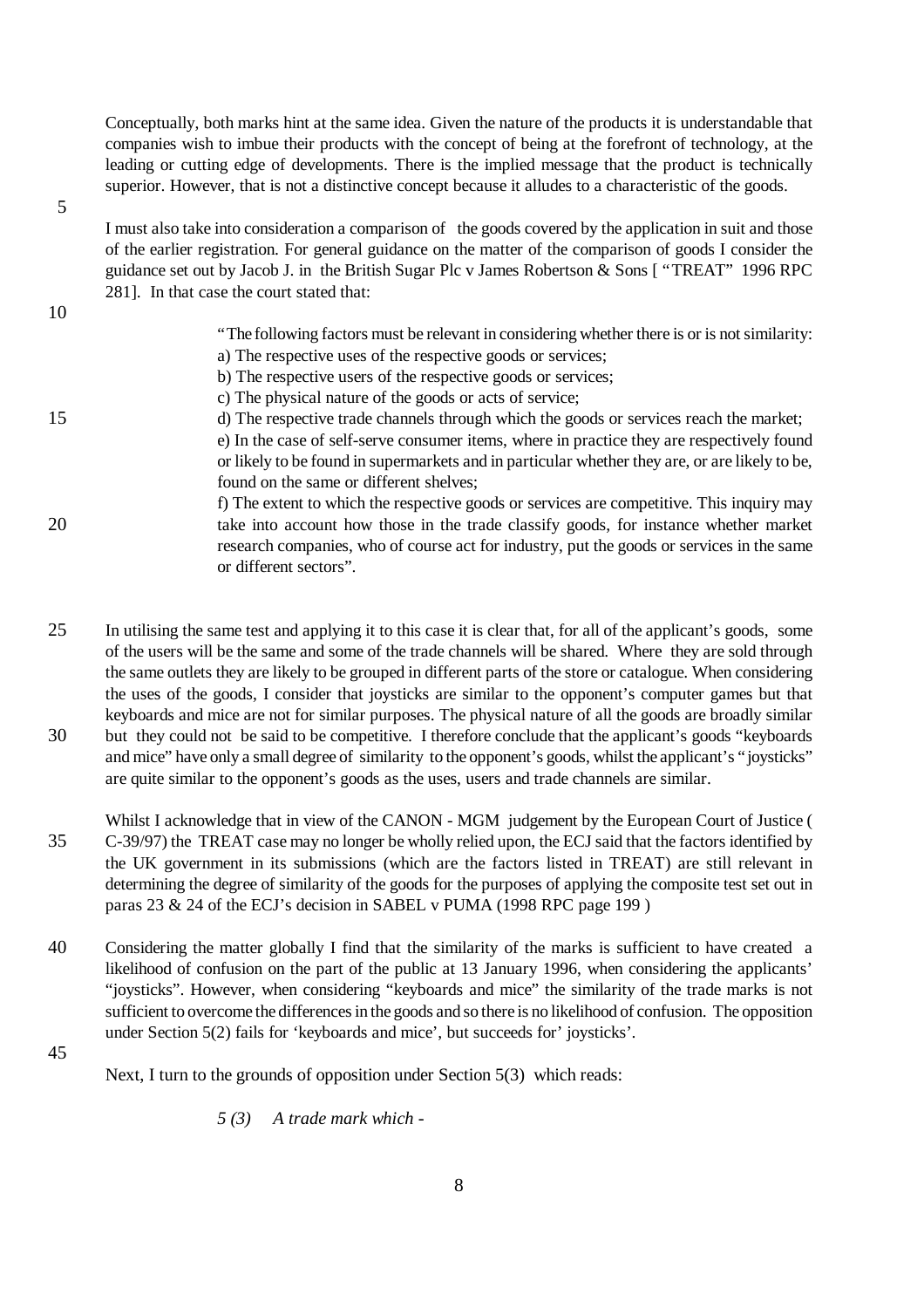- *(a) is identical with or similar to an earlier trade mark, and*
- *(b) is to be registered for goods or services which are not similar to those for which the earlier trade mark is protected,*

*shall not be registered if, or to the extent that, the earlier trade mark has a reputation in the United Kingdom (or, in the case of a Community trade mark, in the European Community) and the use of the later mark without due cause would take unfair advantage of, or be detrimental to, the distinctive character or the repute of the earlier trade mark.*

10

5

I have already found that the marks are similar under Section 5(2). However, the opponent has not established that it has a reputation for dissimilar goods. Consequently the opposition under Section 5(3) fails.

15 Finally I consider the grounds of opposition under Section 5(4)which reads:

*"5. (4) A trade mark shall not be registered if, or to the extent that, its use in the United Kingdom is liable to be prevented -*

20 *(a) by virtue of any rule of law (in particular, the law of passing off) protecting an unregistered trade mark or other sign used in the course of trade, or* 

*(b) by virtue of an earlier right other than those referred to in subsections (1) to (3) or paragraph (a) above, in particular by virtue of the law of copyright, design right or registered* 25 *designs.*

> *A person thus entitled to prevent the use of a trade mark is referred to in this Act as the proprietor of an "earlier right" in relation to the trade mark."*

- 30 In order to succeed in a passing off action the opponents must prove that they had goodwill in the UK at the relevant date. In "Turnmix" (Oertli v. Bowman) (1957 RPC 388) [Kerly's 16.10] Jenkins L.J. held that: "It is, of course, essential to the success of any claim in respect of passing off based on the use of a given mark or get-up that the plaintiff should be able to show that the disputed mark or get-up has become by user in this country distinctive of the plaintiff's goods so that the use in 35 relation to any goods of the kind dealt in by the plaintiff or that mark or get-up will be understood by the trade and the public in this country as meaning that the goods are the plaintiff's goods. The gist of the action is that the plaintiff, by using and making known the mark or get-up in relation to his goods, and thus causing it to be associated or identified with those goods, has acquired a quasi-proprietary right to the exclusive use of the mark or get-up in 40 relation to goods of that kind, which right is invaded by any person who, by using the same or some deceptively similar mark or get-up in relation to goods not of the plaintiff's manufacture, induces customers to buy from him goods not of the plaintiff's manufacture as goods of the plaintiff's manufacture, thereby diverting to himself orders intended for and rightfully belonging to the plaintiff."
- 45

The opponent's have made a number of claims regarding their use of their registered marks EDGE and THE EDGE, and also marks such as DIGITAL EDGE and CUTTING EDGE. However, the evidence